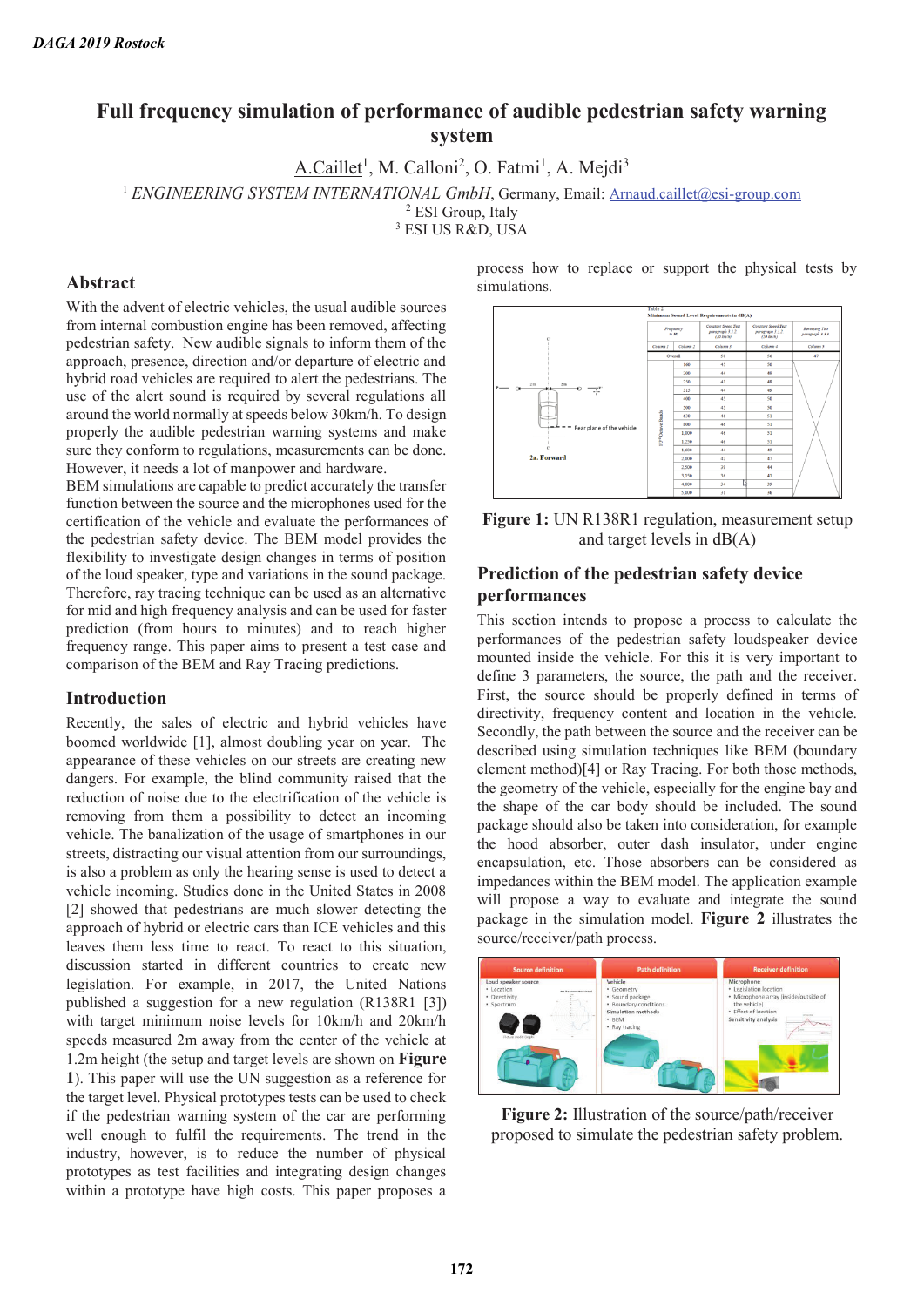## **Application example**

This section will present how the source/path/receiver method was applied to analyze the performance of a pedestrian safety loudspeaker device using TU München DrivAer benchmark model [5]. The simulated results will be presented at several locations for the frequency range [200;4000] Hz. The analyses presented below were performed using ESI Group VA One software.

#### **Source description:**

The source is idealized as a monopole located at the actual position of the sound actuator (**Figure 3**). The excitation levels used are realistic and described in 1/3rd octave. A more complex description of the source could be potentially used if data becomes available.



**Figure 3:** Source (sound actuator) position in the vehicle

## **Path description:**

Three parameters are important to describe the path: the geometry of the vehicle, the sound package and the boundary conditions.

### **Geometry description**

The geometry is the most important part of the model. A surface mesh is created describing the geometry of the exterior front of the car and the engine bay, including the internal components: engine, transmission, radiator, battery, etc. These parts will have a direct impact on the propagation of the sound waves from the actuator to the receiver microphone positions with the BEM method used to describe the exterior sound field [4]. The mesh used has 20mm element size which allows a calculation up to 4000Hz with 4 elements per wavelength which is a good compromise between the precision of the geometry, the results and the computation time and resources needed to solve the problem. In this example, the mesh is generated based on a CFD mesh. A coarsening operation is done to obtain the desired element size. The shape mesh could also be generated from CAD or a FEM NVH mesh with the help of shrink-wrapping algorithm to obtain a close mesh. To reduce the calculation time, it was decided to include only the front of the car within the model (from front end to A-pillar). As the microphone positions used for the evaluation of the performances of the pedestrian safety are all located in front of the car, it was assumed that the influence of the back of the vehicle will be negligible. The panels are also all assumed rigid to simplify the analysis. It is however possible to consider flexible panels. **Figure 4** shows the mesh used to model the vehicle.



**Figure 4:** BEM mesh of the vehicle

## **Sound package description**

The sound package within the engine bay is modelled as surface impedance. The surface impedances can be measured or calculated using the transfer matrix method which accounts for the material properties with the Biot parameters.

### **Boundary conditions description**

To simulate the measurement environment which is semiinfinitely open (outdoor measurements) or a semi anechoic room (indoor measurement) a BEM fluid with a rigid baffle to model the floor is used. In addition to this, roads can be made of different types, one of the aspects of road asphalt, its porosity, means that the road surface has a direct impact on the acoustic response. This can be integrated as an impedance in the infinite baffle modelling the ground. As a first step, a rigid infinite baffle was used to model the ground in the model. During the design change analysis, a more realistic asphalt boundary condition was investigated and integrated as impedance in the infinite baffle.

The simulation assumes a non-moving vehicle. It can be expected that the levels of noise measured at the prescribed location may be lower than the regulation which assumes a vehicle driving at 10km/h or 20km/h.



**Figure 5:** Vehicle BEM mesh and infinite baffle representing the ground

### **Receiver description:**

The microphones are located at 1m and 2m from the car on the left and right side. The 2m microphones are located at the positions prescribed by the UN regulation. To better understand the propagation of the acoustic waves in front of the vehicle, extra microphones are created and data recovery planes which will provide a mapping of the sound pressure level (see **Figure 6** for the position of the microphones and the data recovery faces). It will be helpful to identify potential blind spots.



**Figure 6:** Microphone location in front of the vehicle and data recovery faces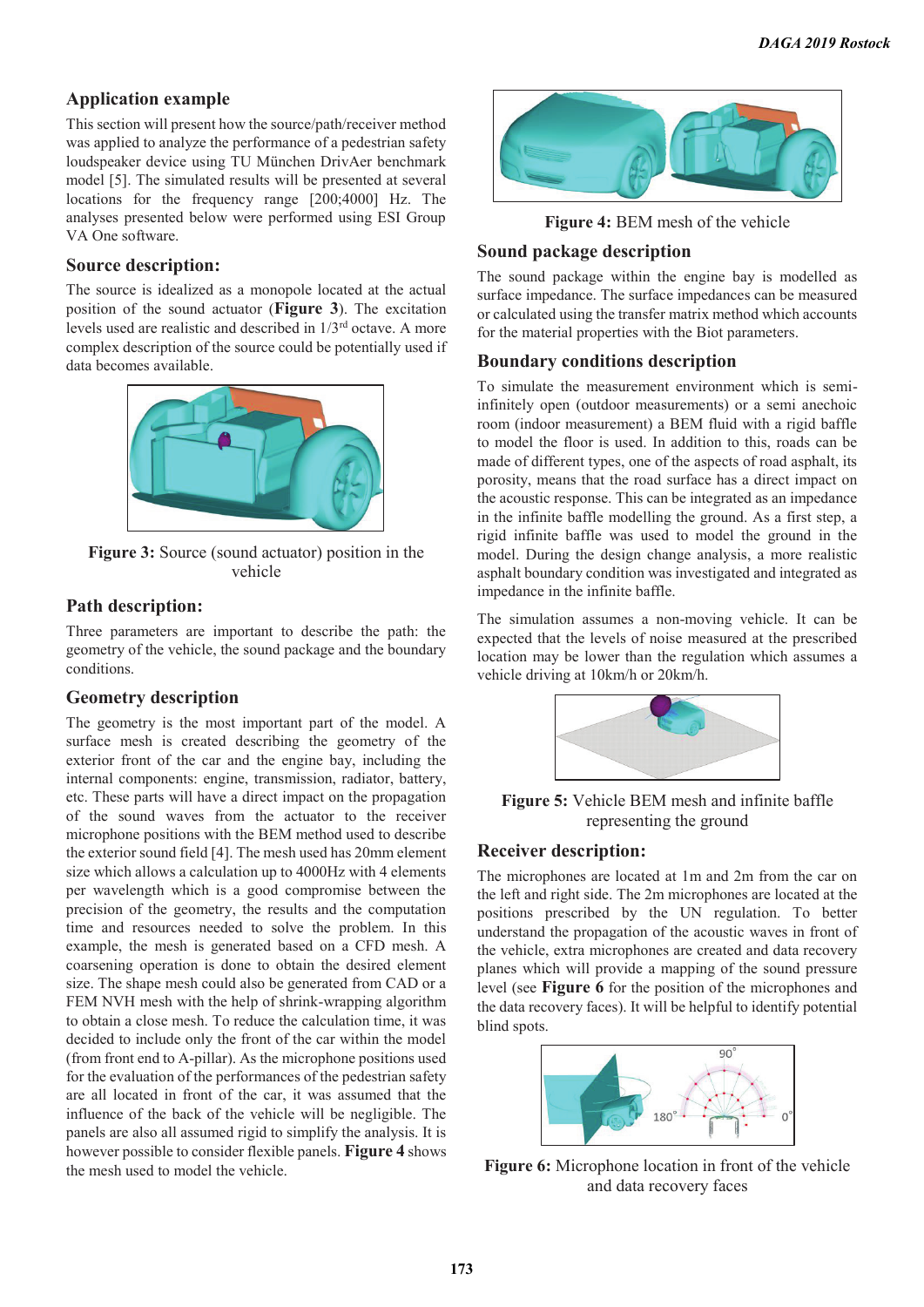#### **Results:**

The model was computed on high performance computer. The model was calculated from 176.77Hz till 4489.85Hz in 1/12<sup>th</sup> octave. An averaging was done to obtain the results in 1/3rd octave. **Figure 7** shows a comparison between the simulated levels and the one prescribed by the UN regulation. Below 800Hz, the levels are much too low. This is due to the source which is radiating less energy at low frequency. The simulation also does not take account of the possible extra sources radiating when the vehicle is moving at a speed of 10km/h. However, those are usually very low. Using a different frequency content for the source would help to reach the levels required by the regulation. **Figure 8** shows the sound pressure levels at 2 meters distance from the vehicle for a 5° increment. It is intended here to evaluate the directivity of the source and check if any blind spots could be generated by the setup. Two frequencies are displayed here, 800Hz and 1250Hz which are local maxima and minima of the curves displayed on **Figure 7**. In addition to the polar plot displayed on **Figure 8** shows the pressure distribution on 2 planes at 800Hz (maximum SPL measured. This can help also to diagnose and predict were pedestrians may have difficulties to hear the vehicle coming for the specified frequencies.



**Figure 7:** Comparison of simulated against UN regulation at prescribed positions



**Figure 8:** SPL at 793.7Hz and 1259.9Hz at a distance of 2m from the center of the car



**Figure 9:** Contour plot of the pressure distribution at 793.7Hz

### **Design changes:**

Design changes can be introduced into the model to analyse the effect of various parameters like:

- Floor impedance
- Characteristics of the source (location, frequency spectrum, directivity)

Using various trims within the engine bay as impedances

The effect of several design changes was analysed in a different paper, the results can be found in [6]

## **Using Ray Tracing to simulate the performance of the acoustic pedestrian safety device:**

BEM can predict with a lot of precision and details the acoustic response of a system. However, BEM is computationally challenging. Ray Tracing could be a good alternative to BEM to obtain faster results and test more design changes. The calculations are first made without considering the diffraction using VA One 2018 [4], [7].**Figure 10** illustrates the different zones of a ray tracing model. In blue, the non-shadow zone where the response can be properly predicted using classical ray tracing methods (direct and reflected fields are important), in orange, the shadow zone only the diffracted field exist. And in yellow all three fields (direct, reflected and diffracted) are important.



**Figure 10:** Definition of the different zones in a Ray Tracing model

Most of the time, the microphones used for the certification of the pedestrian safety device are in the shadow zone. A method to account for the diffraction is implemented in VA One 2019.

# **Diffraction in VA One**

The laws of reflection in VA One 2018 enable us to follow the usual rays from the source when it hits reflecting faces. However, this law fails to specify what happens to a ray which hits an edge or grazes a boundary surface. Therefore, the diffraction low is implemented in VA One 2019 to give rise to diffracted rays when an incident ray hits an edge. The diffraction law states that when an incident rays hits an edge of the geometry with a given angle, the diffracted wave in Sommerfeld's solution is conical. This means that the diffracted wave fronts are parallel cones with the edge as their common axis.

# **Application to the pedestrian safety problem**

To predict the performance of the pedestrian safety device using Ray-Tracing, the same geometry model can be used as previously for BEM. This section shows a comparison of the sound pressure level predicted using BEM, classical ray tracing and ray tracing with diffraction. **Figure 11** shows that the diffraction method is needed when the source is located behind the radiator and a microphone located on the right side of the vehicle. Without diffraction, no pressure is captured at